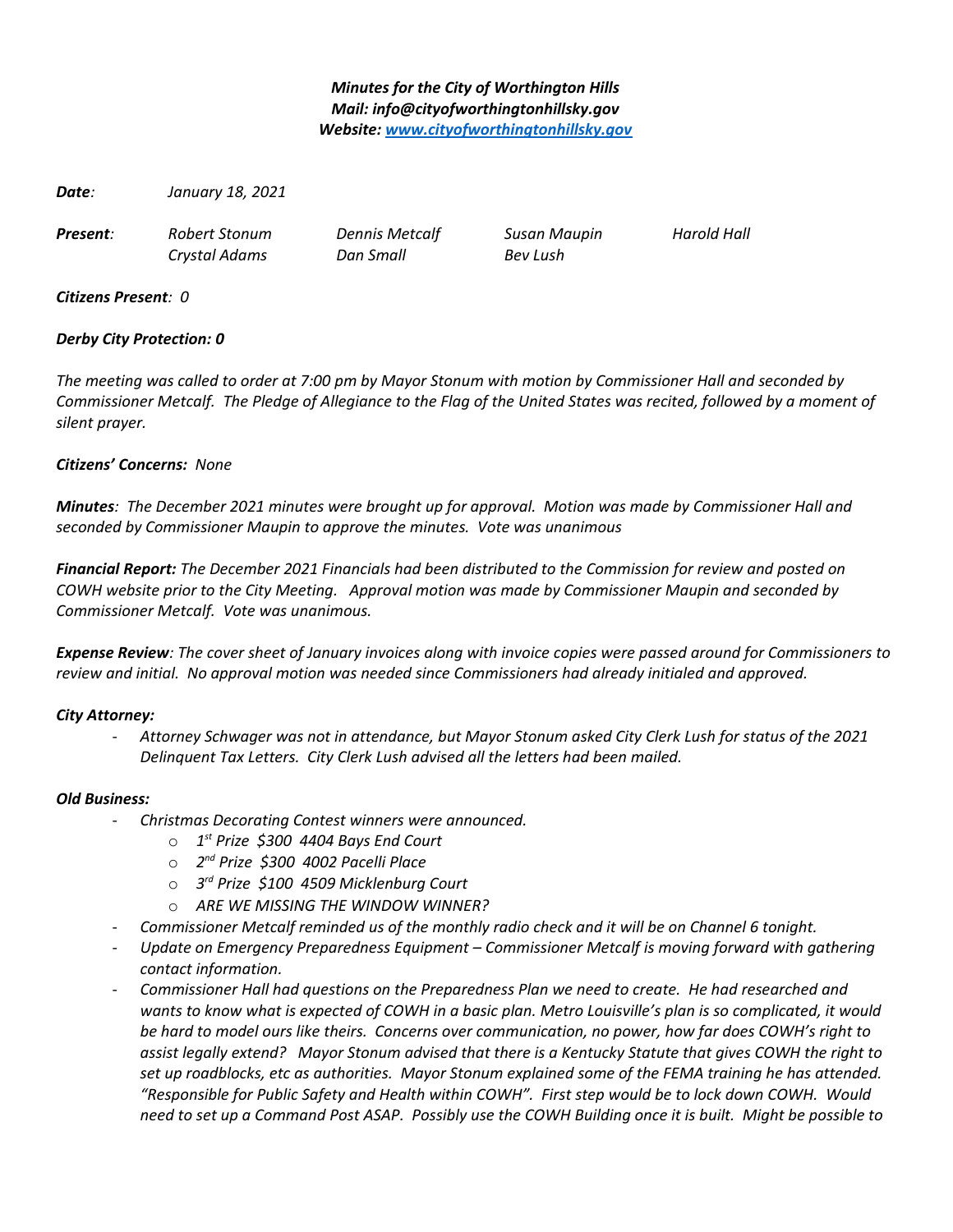*get some grant money to cover part of the construction cost. We need to start a list of residents willing to volunteer for various duties.*

### *New Business:*

- *Commissioner Maupin needs update on new streetlight situation.*
- *Waste Removal contract Mayor Stonum will send bid posting to Commission Maupin to look over; then forward to City Clerk Lush to have posted in Courier Journal. If this is done quickly enough, it will meet the 21 day period prior to the COWH February 15 meeting to vote on the submitted bids. FYI – the current Rumpke contract expires June 30, 2022.*
- *Mayor Stonum will present the "State of the City" at February meeting.*
- *Mayor Stonum advised that COWH 2022 property value reassessments are being done on schedule. COWH should receive the updated tax assessments by third week of April. We will need to lower our current tax rate if tax revenue would be above 4% cap.*

## *Commissioner Reports:*

### *Utilities Commissioner Maupin:*

- *1/6 Received an email from purchasers of 4100 Northumberland wanting to confirm if city taxes included trash pickup. He left his phone number and I called him back. He commented that he contacted Rumpke and was told they no longer provided service to our city. He said he then contacted Waste Management and they confirmed that they were the cities trash pickup provider. I told him that our city taxes does include trash service. As well as snow removal and street lights. I then told him that the city is under contract with Rumpke and that I would call them and confirm.*
- *1/7 I called Rumpke and was told that they do not have any notes on the purchasers address as to whom he spoke with. I confirmed that Rumpke is the cities trash provider at this time. I then emailed the resident and confirmed that we are still under contract with Rumpke. That trash pickup is on Friday mornings.*
- 1/9 Drove city for street light check.
- *1/12 I received a voicemail that a street light was out at 11007 Lunenberg Court. I called the resident back and left a voicemail that I would report to LG&E. I called and reported to LG&E and a work order was put in. I also reported 2 loose street light poles. The corner of Lunenberg Dr. and Lunenberg Court. The corner of Halifax and Lunenberg Dr.*
- *Drove city for street light check. Placed tape on the three street light poles on the three lights mentioned above.*
- *1/18 Attended our city meeting.*
- *1/22 Radio check with Commissioner Metcalf.*
- *Read all January emails.*

#### *Property Commissioner Hall:*

- *No emails from COWH citizens for the month*
- *No Phone calls from COWH citizens for the month*
- *Worked on Emergency Prep information.*

#### *Road Commissioner Adams:*

- *Will participate in the radio checks with Commissioner Metcalf and everyone tonight January 18th.*
- *There were no citizen inquiries via phone or email this month.*
- *Drove the roads of COWH to check for cracks and potholes.*